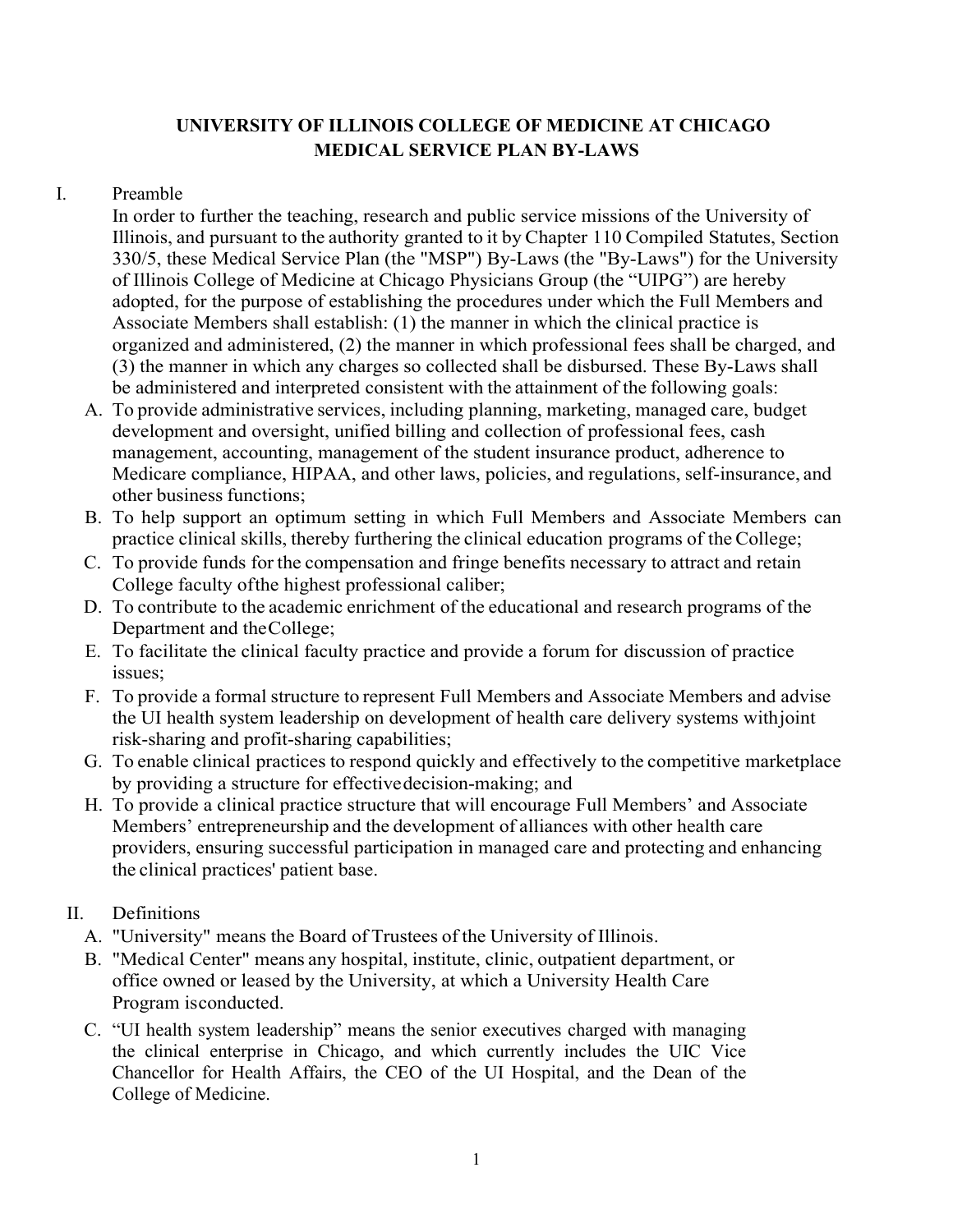- D. "University Health Care Program" means a patient diagnostic, treatment, or care program, or activity conducted by the University through its personnel it assigns to such public service functions. Programs or services conducted off campus, at sites not owned or leased by the University, are also considered University Health Care Programs under this definition.
- E. "College" means the University of Illinois College of Medicine at Chicago.
- F. "Department" means a clinical department of the College.
- G. "By-Laws" means these University of Illinois College of Medicine at Chicago MSP By-Laws.
- H. "MSP" means the Medical Service Plan for the College.
- I. "Dean" means the Dean of theCollege.
- J. "Executive Director" means the Executive Director of the MSP.
- K. "Academic Department Head" meansthe individual appointed Head of the Department by the University.
- L. "Full-time Faculty" means a position on the faculty of the College as a full-time employee (1.0 FTE) of the University of Illinois, and/or an affiliated Veterans Administration Medical Center, or as a full-time employee of the University and any hospital with which the College has an agreement stating that such employees shall be members of the faculty and MSP of the College.
- M. "Full Member" shall mean an individual who is a member of the Plan pursuant to Article III, Section A (1) of thisMSP.
- N. "Associate Member" shall mean an individual who is an associate member of the Plan pursuant to Article III A (2) of the MSP.
- O. "Affiliate Member" shall mean an individual who is an Affiliate Member pursuant to Article III A (3).
- P. Professional Fees" shall mean all fees for patient care or other professional services rendered by Full Members, regardless of the place where such services are rendered, and fees for patient care or other professional services rendered by Associate Members and Affiliate Members at a University Health Care Program (as defined in section D above), otherwise within the scope of their employment by the College, but shall not include compensation for other services paid by the University or the VA, royalties, retainers or other fees for scientific or expert witness advice, fees for editing publications and honoraria.
- III. Membership: Rights and Obligations of Members

A. Membership as a Condition of Employment. As a condition of their employment or other affiliation with theCollege:

- 1. Full Members shall be all full-time faculty who must, upon acceptance of such appointment, be bound by the terms of these By-Laws.
- 2. Associate Members of MSP are persons who do not meet the criteria for Fulltime Faculty set forth in Article II, Section L of these By-Laws but who receive compensation from and render professional services through the University at a level of 50% or greater appointment. Associate Members are bound by the terms and conditions of these By-Laws.
- 3. Affiliate Members are faculty who are less than 50% appointment.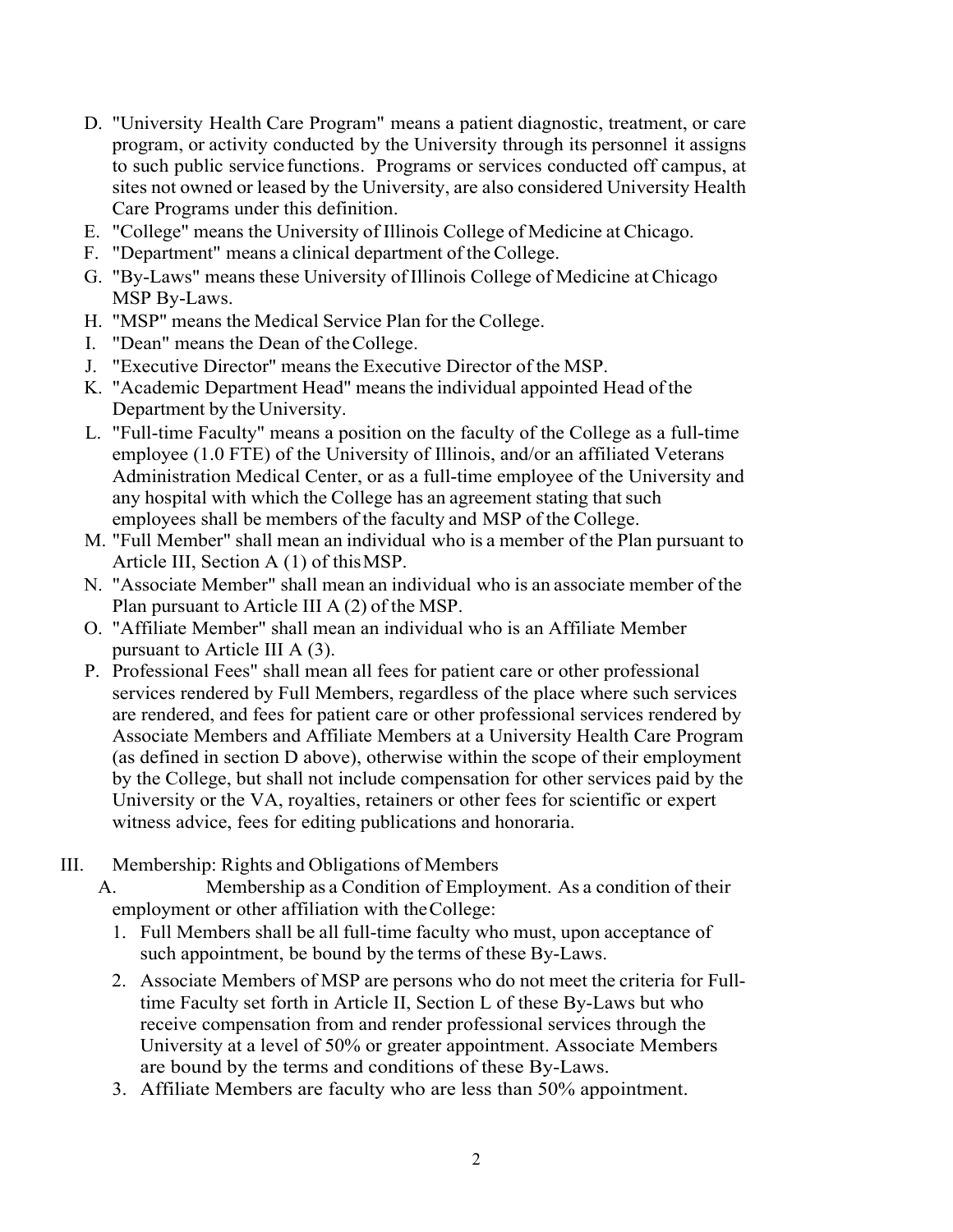- B. Voting. Full Members and Associate Membersshall have full voting privileges.
- C. Staff Privileges. All Full and Associate Members must be members of the medical staff of the UI Hospital and Clinics or other hospital or facility at which a University Health Care Program is conducted. No Full Member shall be a member of the medical staff of any other non-affiliated hospital or medical center except with the written consent of the Dean.
- D. Patient Care and Other Professional Income. No Full Member shall charge or collect any Professional Fees, directly or indirectly, for an account outside of the MSP. All such fees shall be billed through or on behalf of the MSP and all funds collected in respect of such billings shall be deposited in appropriate accounts, in the University's treasury, all as provided in Article IV thereof.
- E. Department Heads. Individual Department Heads must be Full Time Faculty Members and all professional fees billed and generated by them or on their behalf shall be collected through the University MSP and distributed to the University and the Department in accordance with these bylaws. As the person responsible for appointing department heads, the Dean has the discretion to make an exception to the requirement that a Head must be a full-time faculty member.

## IV. Governance

- A. The College shall establish a Board of Directors of MSP. The Board of Directors shall be constituted in the following manner.
	- 1. All Clinical Department Heads.
	- 2. An elected member representative from each of the clinical departments who is not the department head. The department representative must be a voting member of MSP and is to be selected by a plurality vote of the Departmental Full members and Associate Members for a term of two years.
	- 3. The Dean, the MSP Executive Director, and others as named by the Dean. Each shall be ex-officio members without vote. Guests may attend Board meetings at the discretion of the Dean.
- B. The Board of Directors of the MSP in addition to performing the duties herein provided, may be called upon to advise the Dean as to recommended changes in the bylaws of the MSP. The Board of Directors shall have the right to review any changes proposed in the bylaws of the MSP by the Dean of the College prior to the referral of such changes to the University. Subject to the approval of the Dean, the Board of Directors shall have the following authority and responsibilities:
	- 1. To support clinical faculty practice and provide a forum for discussion of practice issues.
	- 2. To develop, review and/or recommend MSP policies to the Dean.
	- 3. To approve the MSP's annual budget.
	- 4. To represent the clinical faculty and to advise the UI health system leadership on development of health care delivery systems with joint risk-sharing capabilities.
	- 5. To provide and approve, in conjunction with the UI health system leadership,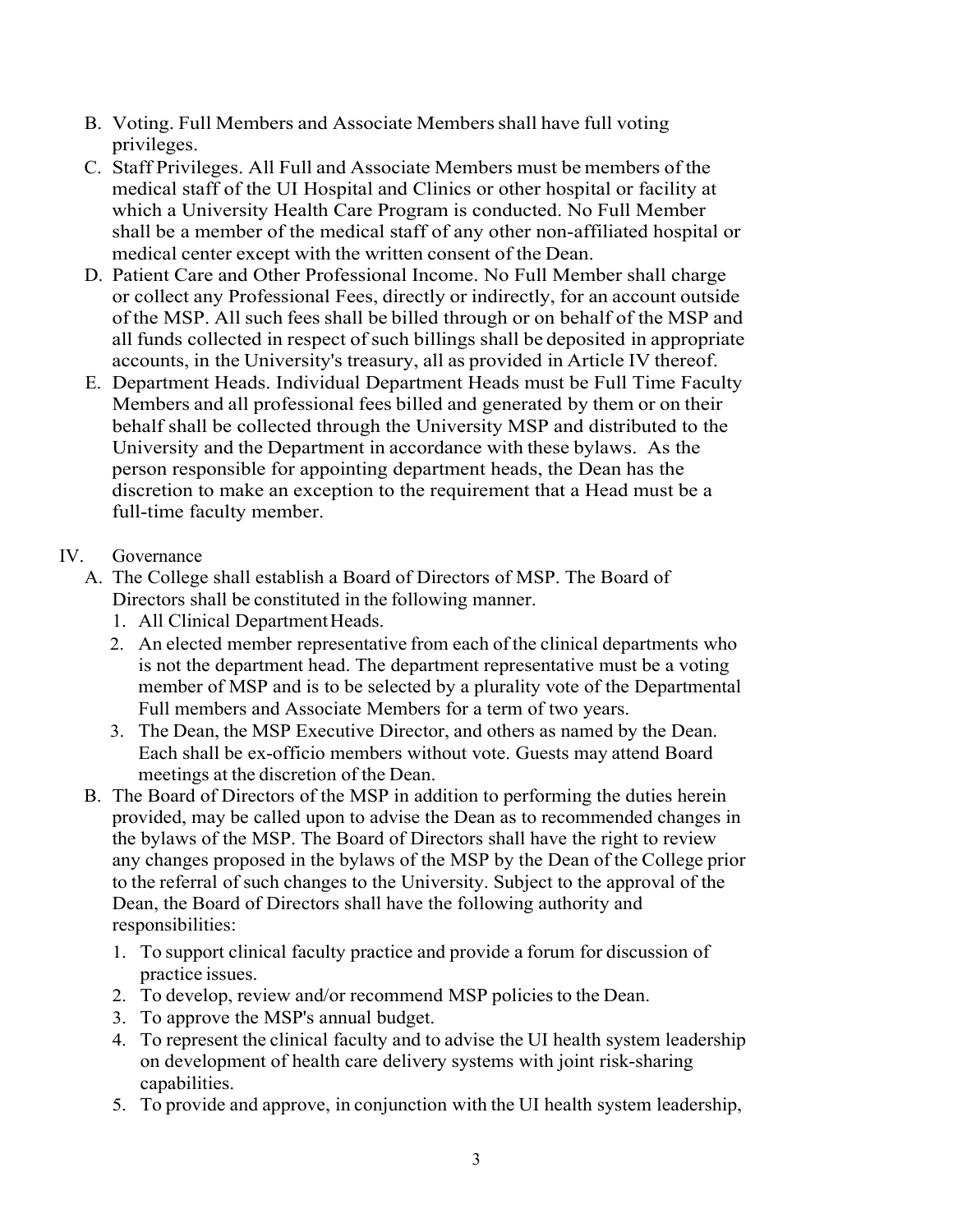shared administrative services, including planning, marketing, managed care, and other businessfunctions.

- 6. To advise the UI health system leadership on strategic planning for clinical practices.
- C. A majority of the voting members of the Board of Directors as constituted time to time shall constitute a quorum, and any action approved by the majority of the members of the Board of Directors present at any meeting in person shall constitute the action of the Board of Directors. Each member of the Board of Directors shall be entitled to onevote.
- D. The Dean shall be Chair of the Board of Directors and shall, in addition to performing the usual duties of the Chair, sign all reports and endorsements required of the Board of Directors. The Dean may appoint a Vice-Chair who, in the absence of the Chair, shall perform the duties of the Chair.
- E. The agenda for meetings of the Board of Directors shall be set by the Dean and distributed to all Board of Directors members, in preliminary form, at least one business day prior to the day of the meeting. Agenda items may be added to the agenda at the request of:
	- 1. Two or more of the Clinical Department Heads, or
	- 2. At least 10% of theMembers.
- F. Items approved or rejected by a majority vote of the members present at a duly constituted meeting of the Board may not be brought up for subsequent reconsideration based on a challenge related to the non-attendance of one or more recognizedmembers.
- G. There shall be an Executive Committee constituted in the following manner.
	- 1. Six members of the Board of Directors. Members shall serve terms of six years; terms may be renewed and may begin at various points of the year. Members will be recommended bythe Dean and endorsed by the members of the Board. Each member shall be entitled to one vote.
	- 2. The Dean, the MSP Executive Director and other individuals identified by the Dean. Each shall be ex-officio members without vote. Guests may attend Executive Committee meetings at the discretion of the Dean.
- H. A Quorum shall be two or more of the voting members present at a regular meeting. In the event that a member of the Executive Committee steps down from his or her position, the Dean shall submit the name of a nominee to the Board of Directors for consideration.
- I. Items approved or rejected by a majority vote of the members present at a duly constituted meeting of the Executive Committee may not be brought up for subsequent reconsideration based on a challenge related to the non-attendance of one or more recognizedmembers.
- J. Subject to the approval of the Dean, the Executive Committee shall have the following authority and responsibilities:
	- 1. To support clinical faculty practice and provide a forum for discussion of practice issues.
	- 2. To develop, review and/or recommend MSP policies to the Board of Directors.
	- 3. To review, modify and/or endorse the MSP's annual budget to the Board of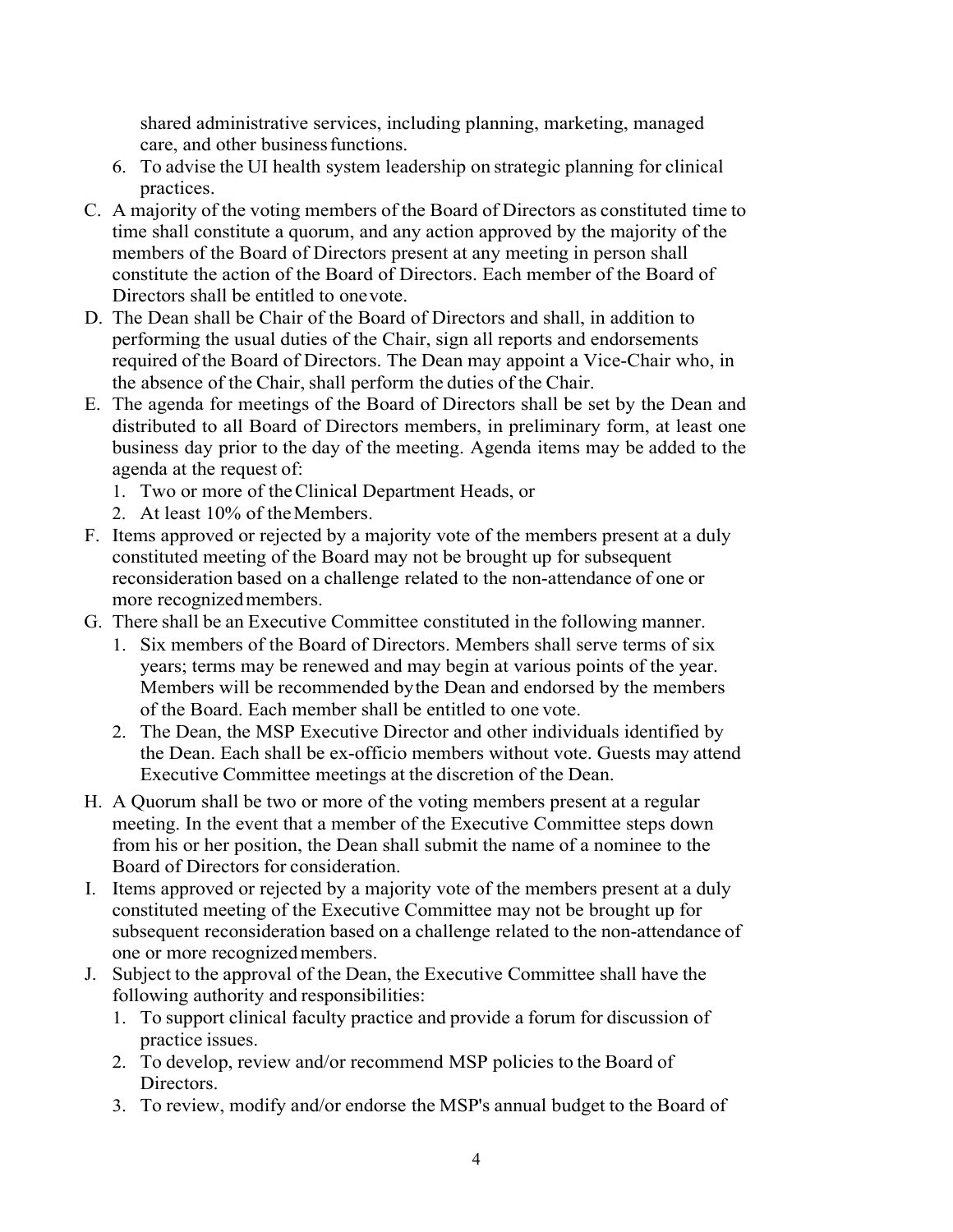Directors.

- 4. To represent the Board of Directors and to advise the UI health system leadership on the development of health care delivery systems with joint risk-sharing capabilities.
- 5. To review and recommend to the Board of Directors shared administrative services with the UI health system, including planning, marketing, managed care, and other business functions.
- 6. To represent the Board of Directors and advise the UI health system leadership on strategic planning for clinical practices.
- 7. To advise the UI health system leadership on the operations and management of ambulatory care programs.
- 8. To assess Departmental use of MSP funds.
- 9. To recommend corrective actions to the Dean, including the placing of a Clinical Department's MSP into receivership.
- 10. To recommend the distribution of MSP funds from capitated managed care contracts.
- 11. To approve all MSP feeschedules.
- 12. To review and recommend approval to the Dean of all Departmental Incentive Plans.
- 13. Other roles and responsibilities as deemed appropriate by the Dean of the College and endorsed by the MSP Board of Directors.
- K. The Dean, or his/her designee, shall chair the Executive Committee and shall, in addition to performing the usual duties of the Chair, sign all reports and endorsements required of the Committee. The MSP Executive Director shall be Vice-Chair. In the absence of the Chair, the Vice-Chair shall perform the duties of the Chair.
- L. The MSP Executive Director shall set the agenda for regular meetings of the Executive Committee, in consultation with the Dean. Special items may be added to the agenda at the request of a majority of the members of the Executive Committee.
- M. Annual Meeting:
	- 1. There shall be an annual meeting of all the MSP Members held on a date determined by the Board of Directors of each year.
- N. Special Meetings: Special meetings of the MSP Members may be convened by the Chair of the Board of Directors at any time. Special meetings may also be convened with not less than seven business days' prior notice at the request of:
	- 1. A majority of the Clinical Department Heads,
	- 2. The Dean, or
	- 3. at least 10% of theMembers.
- V. Financial Structure
	- A. Amount of Fees. The amount of Professional Fees or other Professional charges shall be determined according to schedules or other arrangements established by the Executive Committee of the MSP Board ofDirectors.
	- B. Billing and Collection. All Professional Fees shall be billed and collected by UIPG in accordance with these MSP bylaws. The Executive Committee of the MSP Board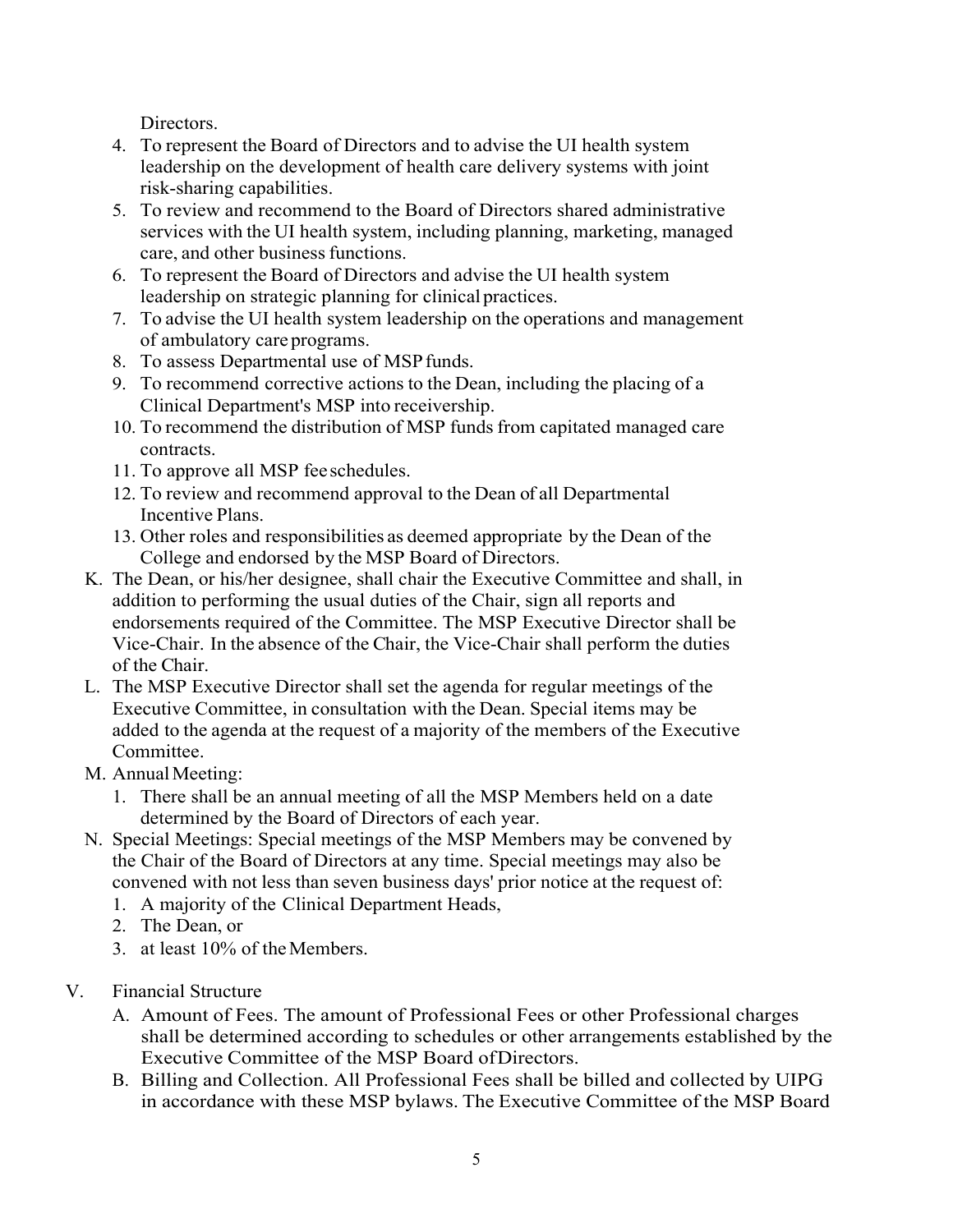of Directors shall determine the manner in which the Plan shall authorize the billing and collection of Professional Fees, subject to the authority of the MSP Board of Directors and the approval of the Dean of the College of Medicine. The billing and collection procedures shall be subject to the following rules:

- 1. The costs of billing and collection shall be paid solely out of Professional Fees collected, and shall not be paid from other University funds which may be available to the Department.
- 2. The MSP shall be liable and accountable for any adverse settlements with thirdparty payors, such as Blue Cross/Blue Shield, Medicare, and Medicaid.
- 3. Upon their employment with the University, all MSP members will sign a form acknowledging the MSP's rights to bill and collect on their behalf.
- 4. Termination. Upon termination of employment by the University, the Plan may continue to bill and to collect for services rendered by a Full Member, Associate Member, or Affiliate Member who will no longer receive income derived from these services. Terminating members have no ownership rights in accounts receivable or work inprocess.
- C. Accounts and Accounting. All monies received under the MSP in respect of Professional Fees shall be accounted for in the manner described below.
- 1. As of the effective date of these By-Laws, there shall be established in the treasury of the University a unique fund type designated as the "University of Illinois College of Medicine Medical Service Plan." Within that unique fund type, individual fund numbers will distinguish the financial activity associated with each clinical department.
- 2. All monies received under the Plan in respect of Professional Feesshall be deposited in the MSP funds.
- 3. Subject to the provisions of these bylaws, the management, disbursement and distribution of monies deposited into MSP funds shall be under the exclusive supervision and control of the Dean with the advice and counsel of the MSP Board of Directors.
- 4. All expenses incurred by the University, whether in its name or in the names of the College, the Department or the MSP in connection with activities which generate or are related to Professional Fees, shall be a liability of the MSP funds and payable therefrom before the payment of any other expenditures. Such expenses shall include, but not be limited to premiums for or contributions toward professional liability coverage of Full Members, Associate Members, Affiliate Members and other personnel of the MSP pursuant to the University Self Insurance Plan; compensation for services performed by personnel engaged in support of the patient care activities of the MSP, to the extent that such compensation is not otherwise payable by the University; costs of billing and collecting Professional Fees, whether payable to the University or to an outside agency; "Faculty Base Salaries" as in Article V below and fringe benefits related thereto; legal fees incurred by the Office of University Counsel; and other consulting expenses.
- 5. As soon as practicable after the end of each month, the MSP shall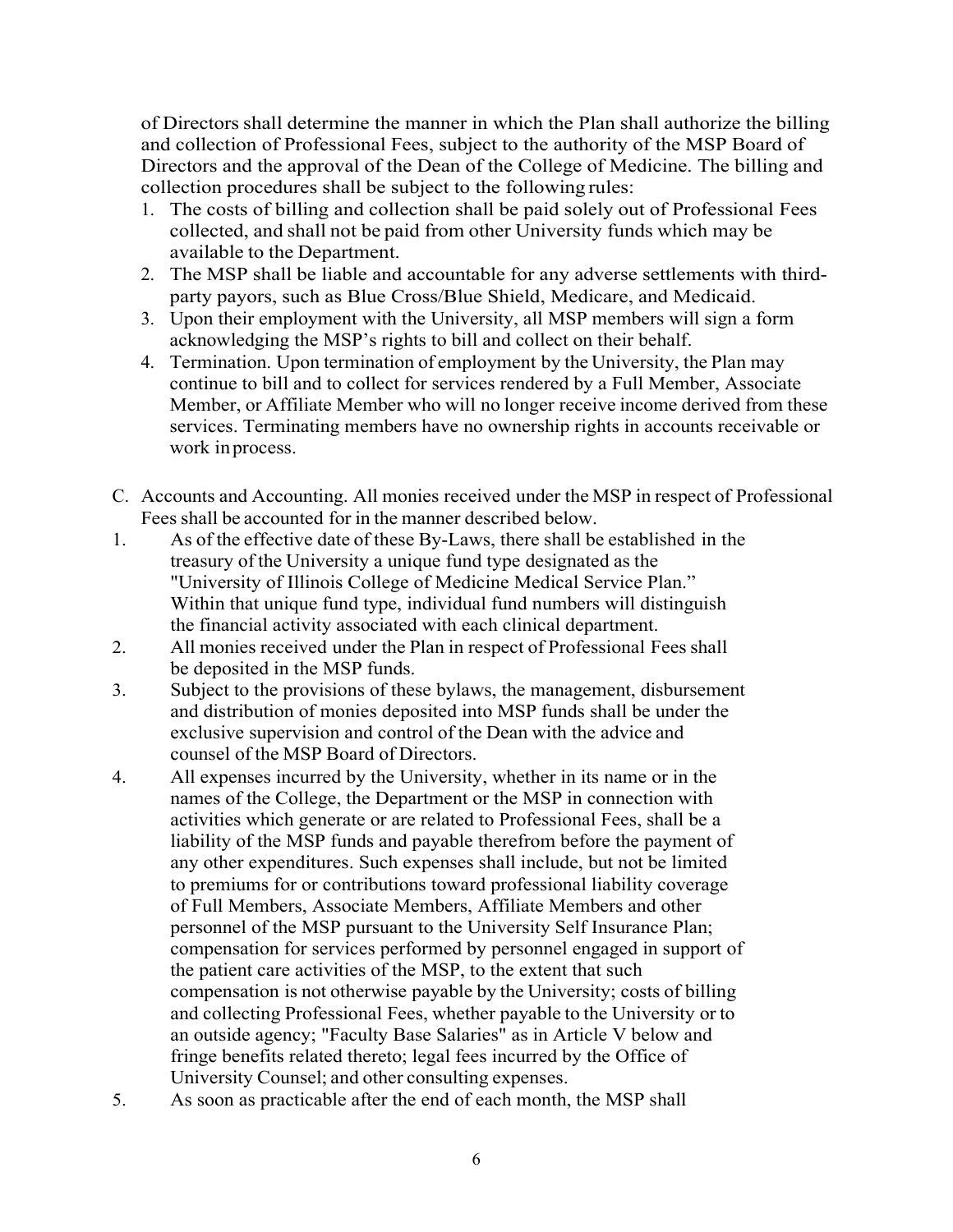calculate the gross revenue of each Department. These revenues will be subject to an assessment by the Dean, referred to as the "Dean's tax" and deposited into a fund designated for the Dean's use. The percentages assessed by the Dean may be adjusted from time to time by mutual consent of the Dean and the Board of Directors of the MSP. Monies collected through the Dean's tax shall be used at the sole discretion of the Dean to further the research, educational and patient care activities of the College and the Departments.

- 6. Any amount remaining after the payment of the expenses shall be available to a Clinical Department for disbursement at such time or times as determined by the Department Head in support of the patient care, educational and research activities of the Department, including the payment of "Incentive Compensation" and the fringe benefits related thereto as defined in Article VI below to the Full Members, and Associate Members and Affiliate Members of the Department.
- 7. The MSP, in conjunction with the Department, shall keep all of its books and records, according to generally accepted accounting practices and applicable University guidelines. Summaries of the fiscal activities of the MSP shall be provided to the Dean at least once every month. The Dean shall be entitled to inspect the accounts of the MSP at any time. The accounts of the MSP shall also be made available for review by other University officials as authorized by the Dean.
	- D. Annual Budget. Each year, the Department Head shall prepare and submit to the MSP Executive Director, for review and endorsement, an MSP preliminary financial budget for the Department for the subsequent fiscal year. With his/her endorsement, the MSP Executive Director shall consolidate the recommended Departmental budgets and submit that consolidated budget to the MSP Executive Committee for review and endorsement. With the endorsement of the MSP Executive Committee, the recommended budgets shall be sent to the MSP Board of Directors for review and endorsement. The budget endorsed by the MSP Board of Directors shall be sent to the Dean of the College of Medicine for adoption. The Dean may accept, modify or reject any portion or the entire recommended budget.
- VI. Compensation ofMembers.

The compensation of Full Members, Associate Members, and Affiliate Members shall be paid by either of the following two payment methods or some combination of both.

A. Faculty Base Salary. The "Faculty Base Salary" of a Full Member or an Associate Member or an Affiliate Member shall be a fixed annual total amount of compensation which may include one or more components as determined by the Department Head, subject to the approval of the Dean. Faculty Base Salary shall be treated as remuneration for services performed by the recipient as an employee of the University for all purposes, including participation in any University retirement or fringe benefit plans or programs